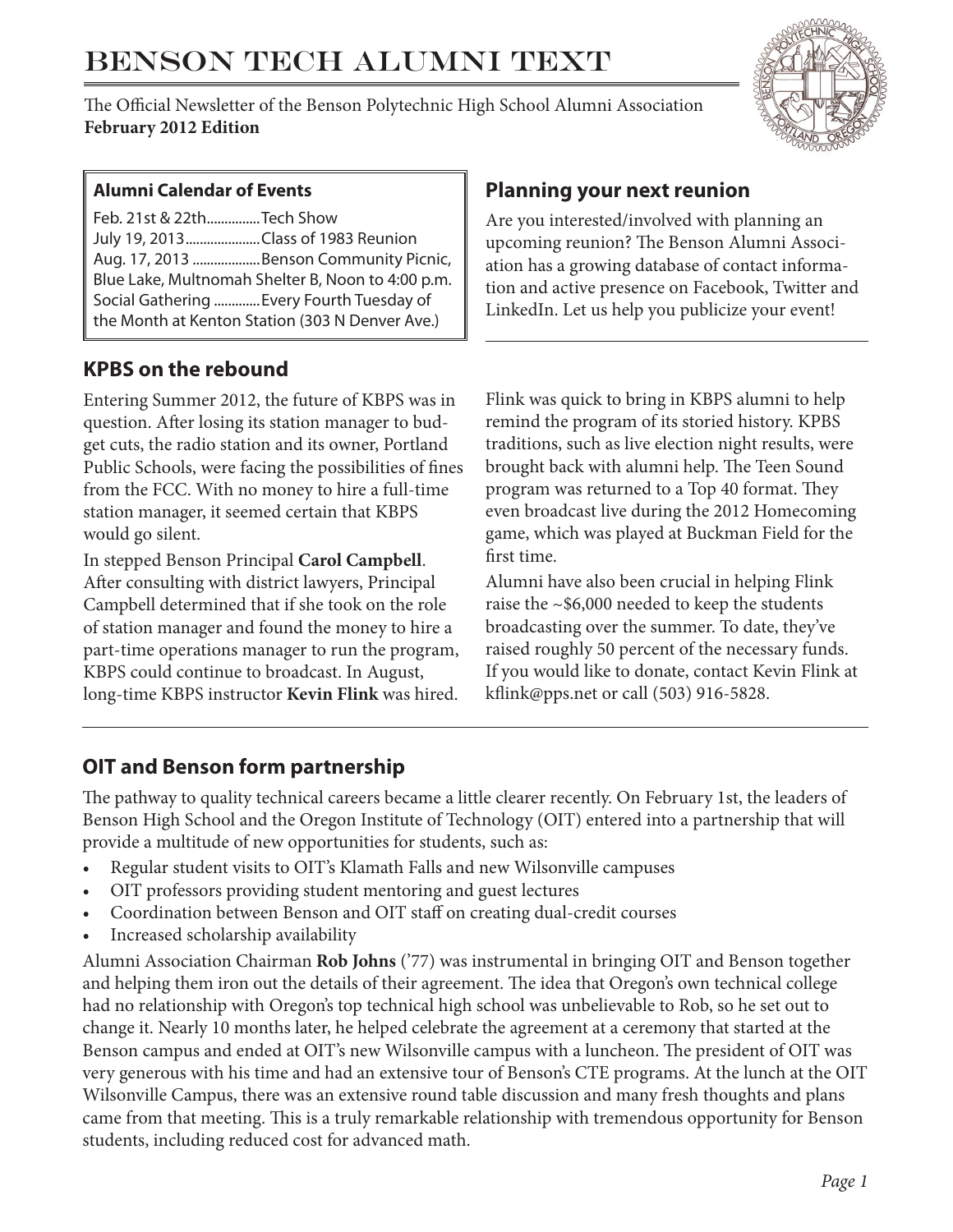# **What's happening at Benson?**

While most of us alumni only think of Benson at Tech Show or an athletic event (if at all), things are going on at Benson every school day month after month. Here are a few highlights of Benson events and activities while we alumni were doing and thinking of other things:

*Right now* the annual enrollment window is open for eighth graders to apply to attend Benson with the deadline for applications at 10 p.m. on Feb. 22, 2013. The Portland Public School District has granted 250 freshmen openings for the 2013- 14 school year (for a total enrollment target of 850 students). For the second year, Tech Show is being held in February as part of Benson's effort to ensure that students who apply for the coveted spots are well-informed. Other information sharing efforts were started in January, including a Benson staff member meeting with every eighth-grade class and showing a Benson student-made video about the school, a parent and student visitation night on February 14th at Benson, and two "shadow days" attended by 320 eighth-graders at Benson. The district will pick the "lucky" eighth graders by lottery in late March from the applications. (In February 2012, more than 400 applications were received for the district allocation of 260 openings.)

*In May 2012* another Benson student-built house was finished and celebrated. That event, attended by representatives from the mayor's office and the school district, was covered by Portland's newspapers and KOIN Channel 6 television. The house sold two days after being listed and for more than



*House built by Benson students completed in May 2012.*

the listed price. **Tammy Hite**, ('91) provided the design. The "next" Benson House that will be LEED-certified — from a design by **Dick Spies**  $(64)$  — is under way this school year with the foundations poured in January and the framing about to begin. Completion is planned for 2014. *Last June*, 212 seniors graduated from Benson, representing 81 percent of the freshman class that started four years earlier giving Benson one of the best graduation rates in Portland. (The 2011 class rate was 85%) About half of the graduates received some sort of a scholarship or award totaling over 1.5 million dollars. Josh Cha received an ACT Six scholarship and Khang Truong received a Gates Millennium Scholarship (only two were awarded in Oregon) — these are "full-ride" scholarships through college. Already this year, a current Benson senior has received an ACT Six scholarship and there is another on the National Merit finalist list. At a time when there is great public concern about high school graduation rates and student achievement, Benson continues to succeed academically while simultaneously providing a solid technical background to immediately enter the workforce or to continue post-secondary studies.

*This past September*, a record number of students returned from the previous school year to become sophomores, junior and seniors. With an entering freshman class of 260 Benson started the school year with nearly 900 students. Benson now has 868 students in February 2013.

*Also beginning last September* a new class was offered —"Construction Design"—that imaginatively uses the ever-scarce school resources. The class is being taught by the blended efforts of a teacher from construction and two teachers with design skills from communications and supplemented by professionals from the field helping to teach this foundational class.

Throughout the 2012-13 school year, efforts were continued to share information: Students from Communications have maintained the school's student-created website. Principal **Carol Campbell**  writes a weekly Benson Polytechnic Parent News-

*(continued on next page)*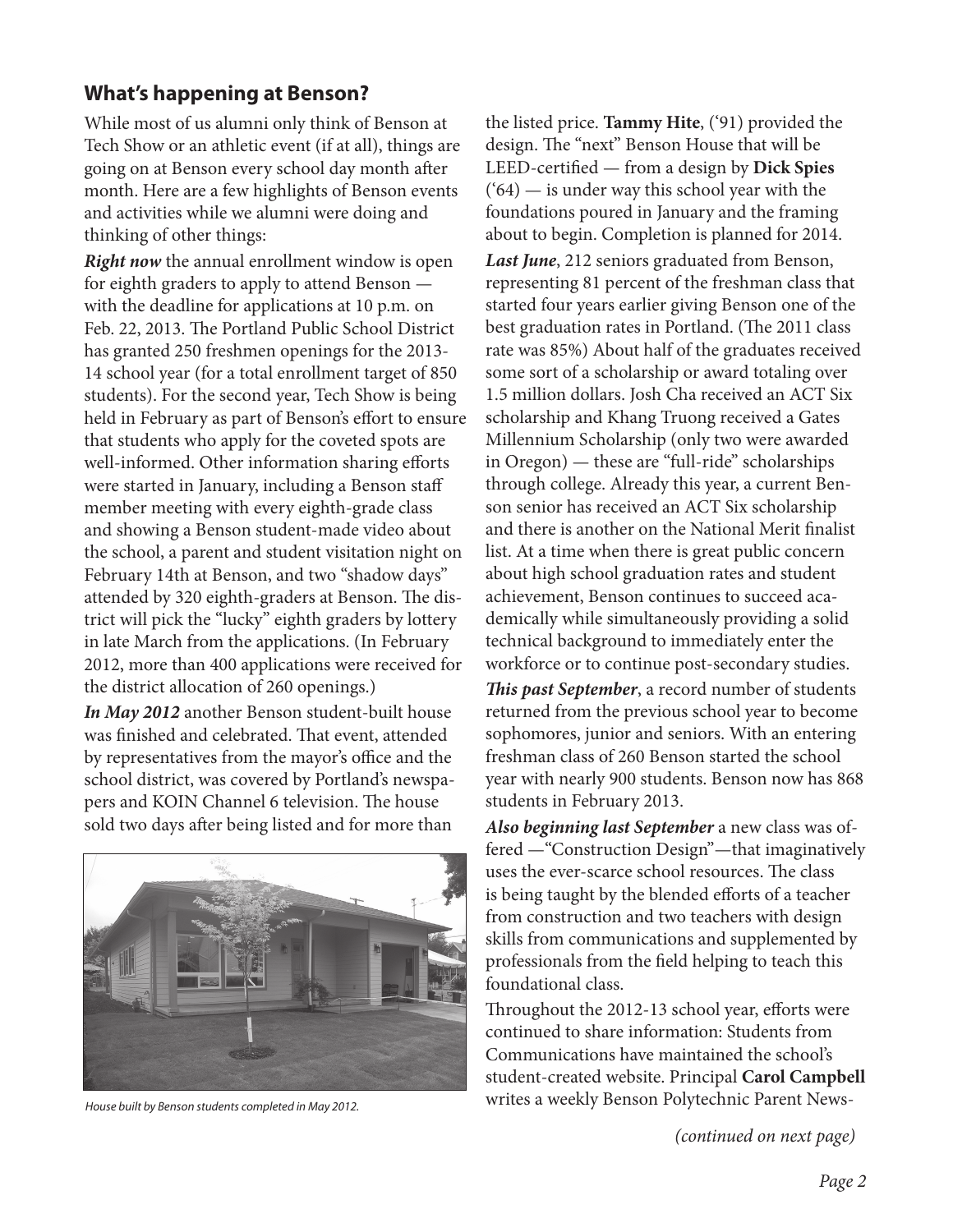#### *What's happening at Benson?, continued*

letter (a Spanish version is planned). And a new electronic monitor has been installed in the front entry, with support from the Benson Alumni Association and the PTSA, providing current school information.

The number of businesses partnering with Benson to enrich the technical experience of Benson students grew in the past year as the result of continuing and increased effort of Benson teachers and principal. This effort was given a boost by the mayor's office last fall, which led to representatives from more than 40 Portland businesses touring Benson to explore opportunities to assist the school's technical programs. Most of these companies have since offered to partner with Benson through donations of materials and equipment, field trip opportunities, providing guest speakers and/or paid internships. The Portland Workforce Alliance (PWA) provided valuable help in this effort (see article on Page 4).

The opportunities for students to actually work in shops, medical facilities, etc., are proscribed by law in a different way than they were in years past. Nonetheless, during the past six months Benson's staff, working with the PWA, has been able to increase the number of student apprenticeships offering part-time paid experience on the shop floor from two to five. More than 40 students applied for these internships.

*Earlier this February,* Benson and the Oregon Institute of Technology (OIT) signed a Memorandum of Understanding that will increase the interaction between the two schools. The agreement envisions teacher exchanges between the schools and articulation of courses so students can earn college credit at little or no charge (see article on Page 1).

About 202 seniors are on track to graduate in *June 2013* — again keeping Benson's graduation rate well above the Oregon average of 71 percent. The school recently hired a bilingual community agent to help reach out to Latino families. The weekly parent newsletter is translated into Spanish and school officials have seen more families are participating in school events.

The student body at Benson is very diverse — 75 percent of students are non-white. The staff is engaged in equity training through the district endorsed program called "Courageous Conversations About Race." Staff participate in monthly workshops and professional development sessions which include looking at data disaggregated by race and discuss how instructional practice through an equity lens.

Benson's location near Lloyd Center and Holladay Park makes it convenient for students but also creates the potential for activity that would not be appropriate for school. Benson is one of the few schools in the district with a No-Hat policy, which makes it easier to identify people who are not students. Every student is provided with a lanyard and ID holder to display their ID and many students are choosing to have them visible. All but two outside doors are locked and the campus is regularly patrolled by administrators and the campus monitor. Benson's discipline incidents were cut in half last year largely due to the efforts of all staff to promote a safe learning environment and a culture of respect.

For coverage of Benson news and events throughout the year, visit the Benson Alumni Association website, www.bensontechalumni.org.

# **A place for Benson memorabilia?**

Benson Polytechnic High School enjoys a unique status among Portland high schools in its connection with a local patron. Consequently, the school faces the dual challenges of storing and displaying not only nearly a century of academic and athletic records and awards but also the appealing acquisition of memorabilia related to the activities of Simon Benson. The Alumni Association has met with a professional curator and is working with Benson staff members and the PTSA to study the question.